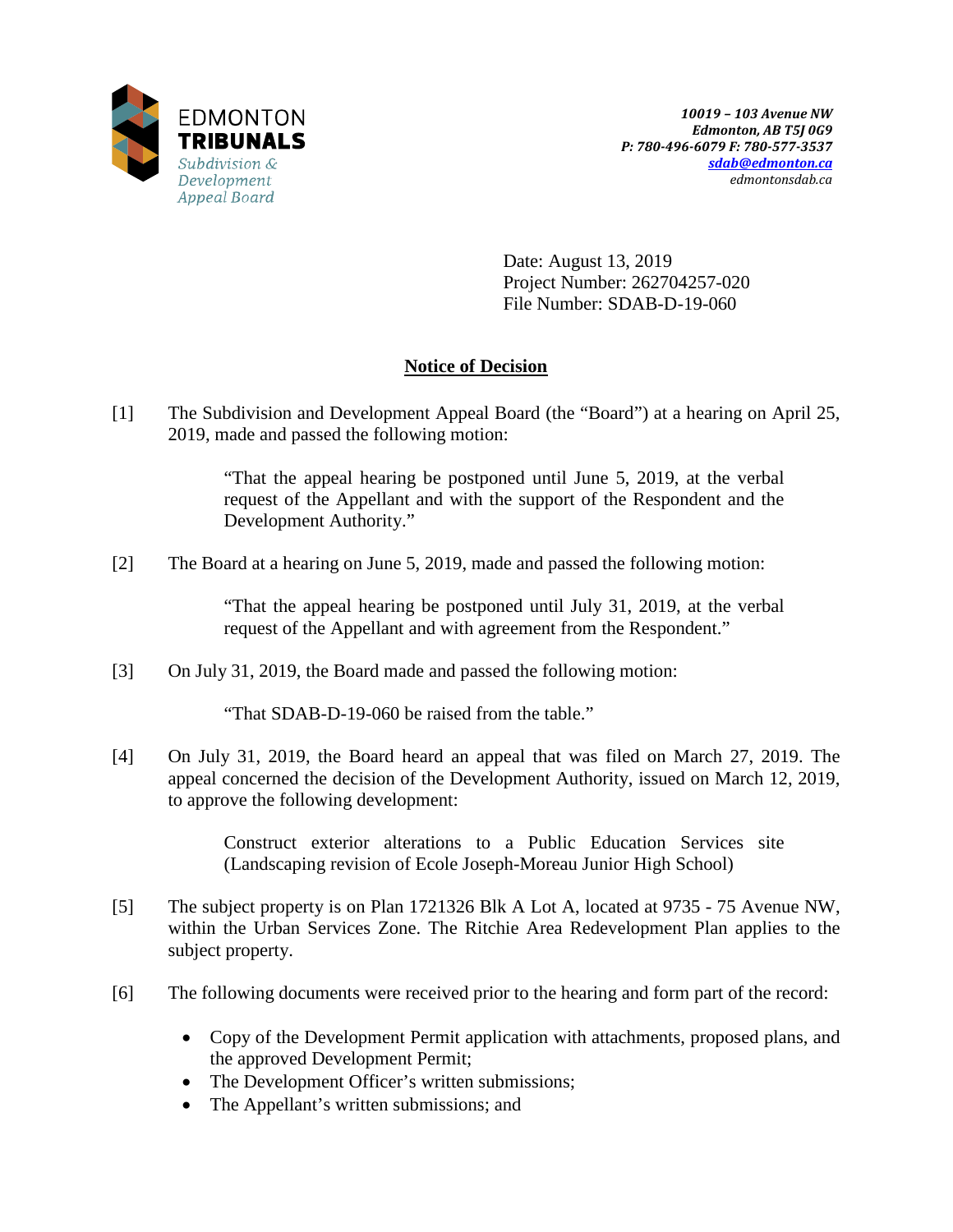- Several e-mails and on online responses from the public.
- [7] The following exhibits were presented during the hearing and form part of the record:
	- Exhibit A Original Plan vs. New Plan (from Appellant)
	- Exhibit B Executive Summary Urban Forest Management Plan May 2012
	- Exhibit  $C 2$  Photos from D. Morie
	- Exhibit  $D -$ Photo from L. Perkins
	- Exhibit E Diagram of trees surrounding site from Respondent

## **Preliminary Matters**

- [8] At the outset of the appeal hearing one of the board members, R. Handa, disclosed that he was employed at Stantec more than two years ago but has had no involvement with this project. The Presiding Officer confirmed with the parties in attendance that there was no opposition to the composition of the panel.
- [9] The Presiding Officer outlined how the hearing would be conducted, including the order of appearance of parties, and no opposition was noted.
- [10] The appeal was filed on time, in accordance with Section 686 of the *Municipal Government Act*, RSA 2000, c M-26 (the "*Municipal Government Act*").

## **Summary of Hearing**

- *i) Position of the Appellants, H. Jeffares and C. Fog*
- [11] Ms. Jeffares and Mr. Fog appeared to represent themselves and many community members who were not able to attend today. The original landscaping plan that was presented to the community complied with the requirements of the *Edmonton Zoning Bylaw*. Now 69.94 percent of the landscaping originally proposed at the subject site has been stripped.
- [12] Stantec had assured the community that the Bylaw requirements would be met and there would be an over-landscaping as a gesture to the community. The site has not been subdivided since the time of the original landscaping plan and the community is unsure as to why the landscaping has now been reduced to such a large extent.
- [13] The Appellants referred to Exhibit A which shows that development is occurring throughout the entire site. The location of the old school, new school, parking lot and soccer fields were identified. The trees that are being removed from the original plan are coloured in red.
- [14] A line has been drawn around the footprint of the school and the landscaping requirements no longer reflect the entire parcel of land. This reduction in landscaping is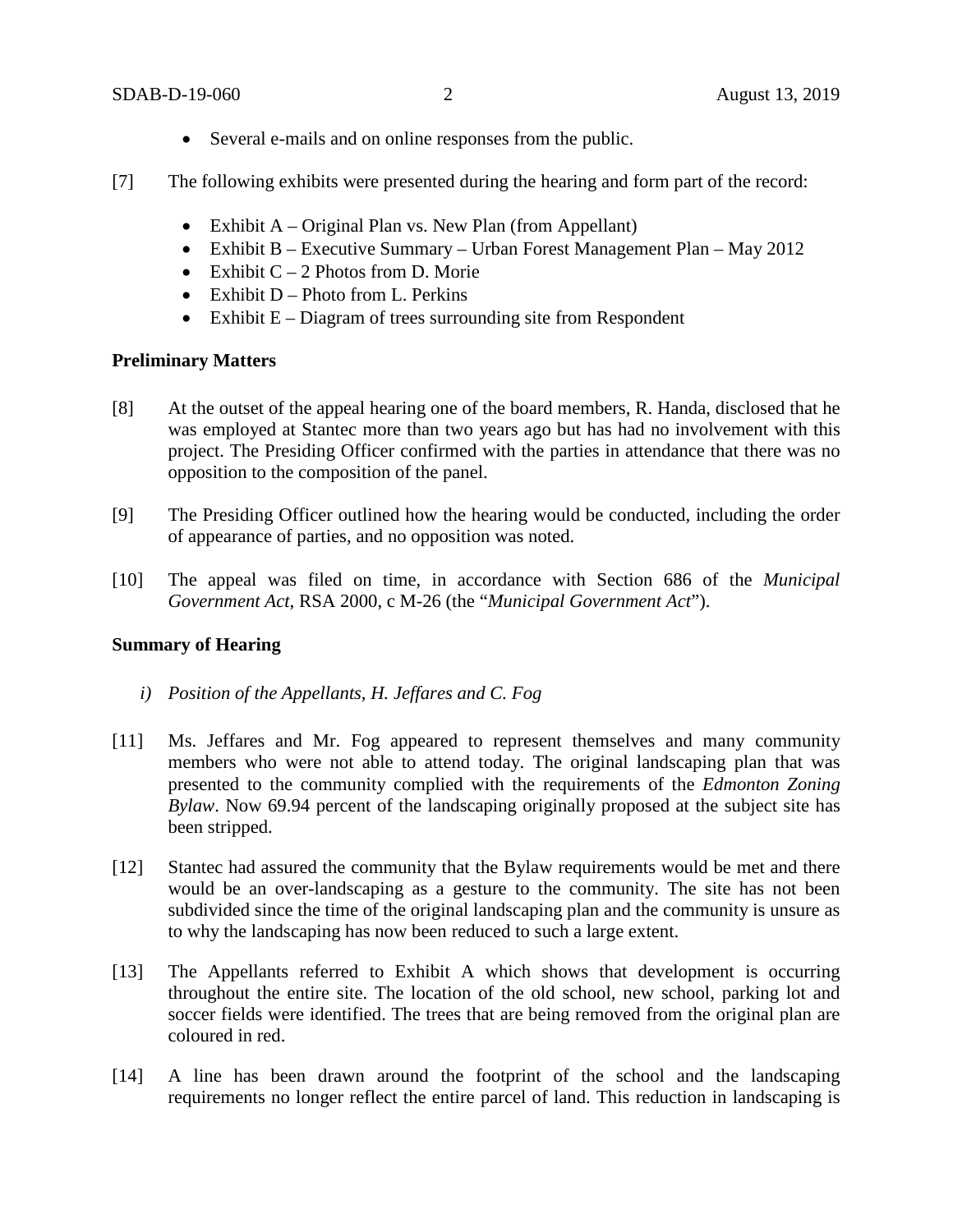not in line with the *Keep Ritchie Green* initiative or with the City of Edmonton's *Urban Forest Management Plan.* The executive summary portion of the *Urban Forest Management Plan* as well as the objectives of this plan were provided to the Board as Exhibit B. This document is a City of Edmonton imitative that focuses on promoting trees in the City.

- [15] Ms. Jeffares referred to Objectives 1 and 2 of the *Urban Forest Management Plan:*
	- a. Strategy 1.1 seeks to increase the tree canopy coverage by 20 percent through partnerships, residential action, naturalization and additional landscaping through tree planting.
	- b. Strategy 2.5 talks about creating stewardship opportunities and calls for citizens and communities to play a role in our urban forest.
	- c. Strategy 2.6 states: "Promote the long-term establishment and health of trees on local roadways, buffers, school grounds and natural areas."

The community members are trying to uphold these objectives and ask the Board to uphold the Bylaw as written.

- [16] The old school dating from 1913 is being torn down and is being replaced with a modern school and a large parking lot that will have a visually dramatic impact on the neighbourhood. Residents on 75 Avenue are used to having green space across from them. The proposed landscaping does not provide a barrier.
- [17] A beautiful mature elm tree which the Respondent promised would be kept was cut down without any communication to the neighbourhood.
- [18] The Appellants provided the following responses to questions from the Board:
	- a) The originally proposed landscaping plan would not impede the use of the land for soccer fields.
	- b) They disagree that the original landscaping plan would result in safety issues. Due diligence would have been taken by the people who approved the original plan and it was found to be acceptable.
	- c) Ms. Jeffares calculated that the revised landscaping plan would result in a savings of \$100,000 to \$200,000; this represents only .004 percent of the total school budget.
	- d) Homeowners are required to follow Bylaw requirements regarding landscaping requirements and the Bylaw should be adhered to in this case as well.
	- e) The revised landscaping plan will reduce the enjoyment that neighbours will get out of this area. This is confirmed by the numerous e-mails and on-line responses from the public. The community was looking forward to the augmented green space,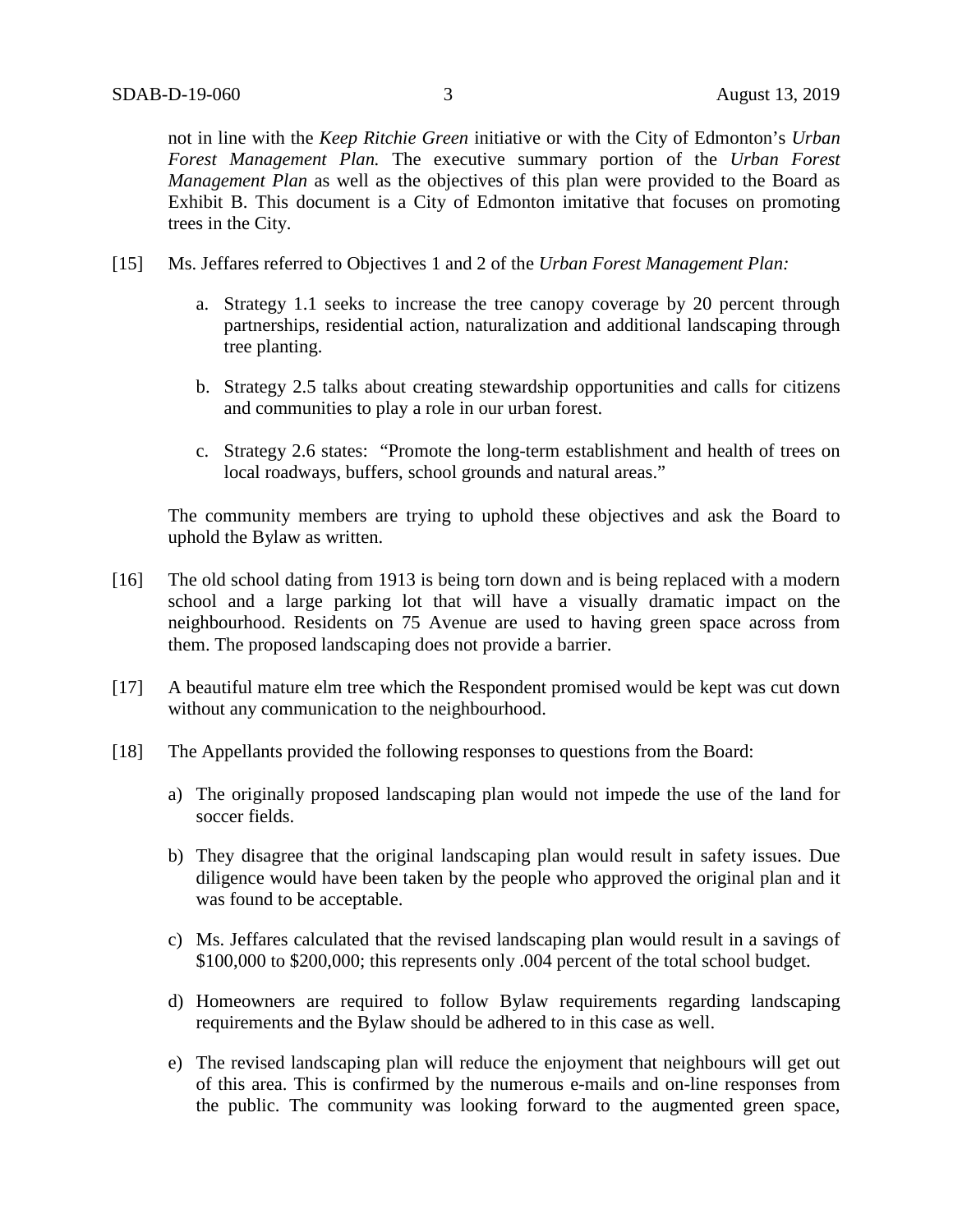especially in light of the modern building which is in juxtaposition to the community. Reducing landscaping so drastically will reduce that amenity.

- f) The Appellants could not say for certain but they believe the original 1913 school has not been in use for approximately 15 years. There is a newer building on the site dating from the 1950's or 1960's which currently houses students. Once the new school is built, all other buildings on the site will be demolished.
- g) The original site was approximately 75 percent green space but the new school building and larger parking lot are dramatically larger reducing the amount of green space.
- h) While the new landscaping plan will result in a numerically larger number of trees than what currently exist on the site, the development is taking up what used to be green space and mature trees have already been removed.
- *ii) Position of the Community League*
- [19] K. Dozorec appeared to represent the Ritchie Community League in support of the appeal. The League feels that there is no substantive reason to reduce the landscape requirements and fear that this significant reduction will have a negative impact in the neighbourhood.
- [20] As a mature community, Ritchie enjoys the benefits of having mature trees, shrubs and greenery. With the amount of new infill projects and a strong community interest and desire in green initiatives the league has recently focused efforts on a "Keep Ritchie Green" campaign that has aimed to inform residents of the landscape requirements (Bylaw) and provided training opportunities on various green and sustainable topics. The purpose has been to encourage residents to do their part in keeping Ritchie green by replacing what may have been lost during infill construction and our hope is that all neighbours, including Ecole Joseph Moreau, consider this and do their part.
- [21] The League encourages open communication and engagement throughout any project that affects their neighbourhood. Skepticism on the intention of the school to be good neighbours is founded in the many missed opportunities of communication and engagement during the planning and construction stages. As an example, there have been plan changes that have not been communicated to the community as well as promises that have been broken.
- [22] One incident of note was the unexpected cutting of a beloved elm tree which sat on the west side of the site which Stantec had vowed to preserve.
- [23] The League has communicated the frustrations the neighbours and the community have experienced throughout the planning and building process, so it was extremely disappointing to hear that that the school was seeking to reduce the landscaping required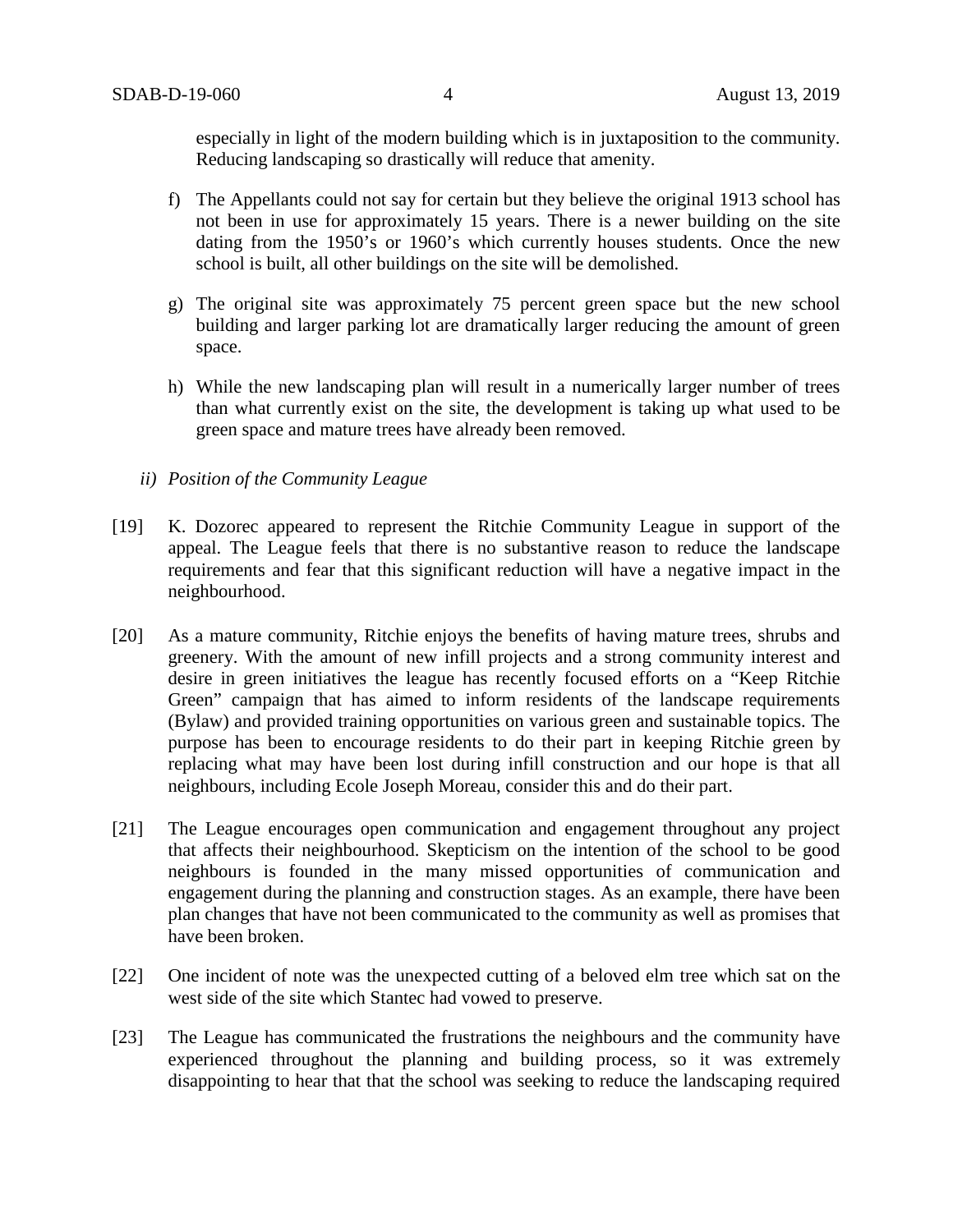by around 70 percent. A reduction this significant should be accompanied by discussion and consultation as it will significantly change the area surrounding the school.

- [24] Mr. Dozorec's family lives in a 1950's home and he looks onto a "forest" from every window. He believes he has an obligation to maintain the mature trees on his lot for all residents and expects the same of other residents and contractors.
- [25] Mr. Dozorec provided the following response to a question from the Board:
	- a) He disagrees that additional greenery would pose a safety risk.
	- *iii) Position of Affected Property Owners in Support of the Appellant*

## Ms. D. Morie

- [26] Ms. Morie has been a resident of Ritchie for 37 years. It will be difficult to see the beautiful 1913 building demolished because it is too far down on the historical list to preserve.
- [27] The new school will be almost on top of her house; it was originally supposed to be set 12 feet further back. The reduced setback will result in total shade on her house during late October and November and will cause her heating bills to go up.
- [28] The side of the school which faces her property has more windows than originally proposed and her privacy will be compromised.
- [29] She submitted two photos (Exhibit C) which show the 1913 school as well as the later additions and some of the landscaping that has now been removed.
- [30] Ensuring that the original landscaping plan is enforced would provide some compensation for the negative impacts the new school will cause.

## L. Perkins

- [31] She lives across 98 Street in a home that has been in the family since 1920. She showed a photo to identify the view of the school (Exhibit D).
- [32] The large windows of the new school have completely diminished the privacy in her back yard. She was hoping for shrubbery on the site which has now been removed.
- [33] Safety lighting put in place by Stantec comes into her windows.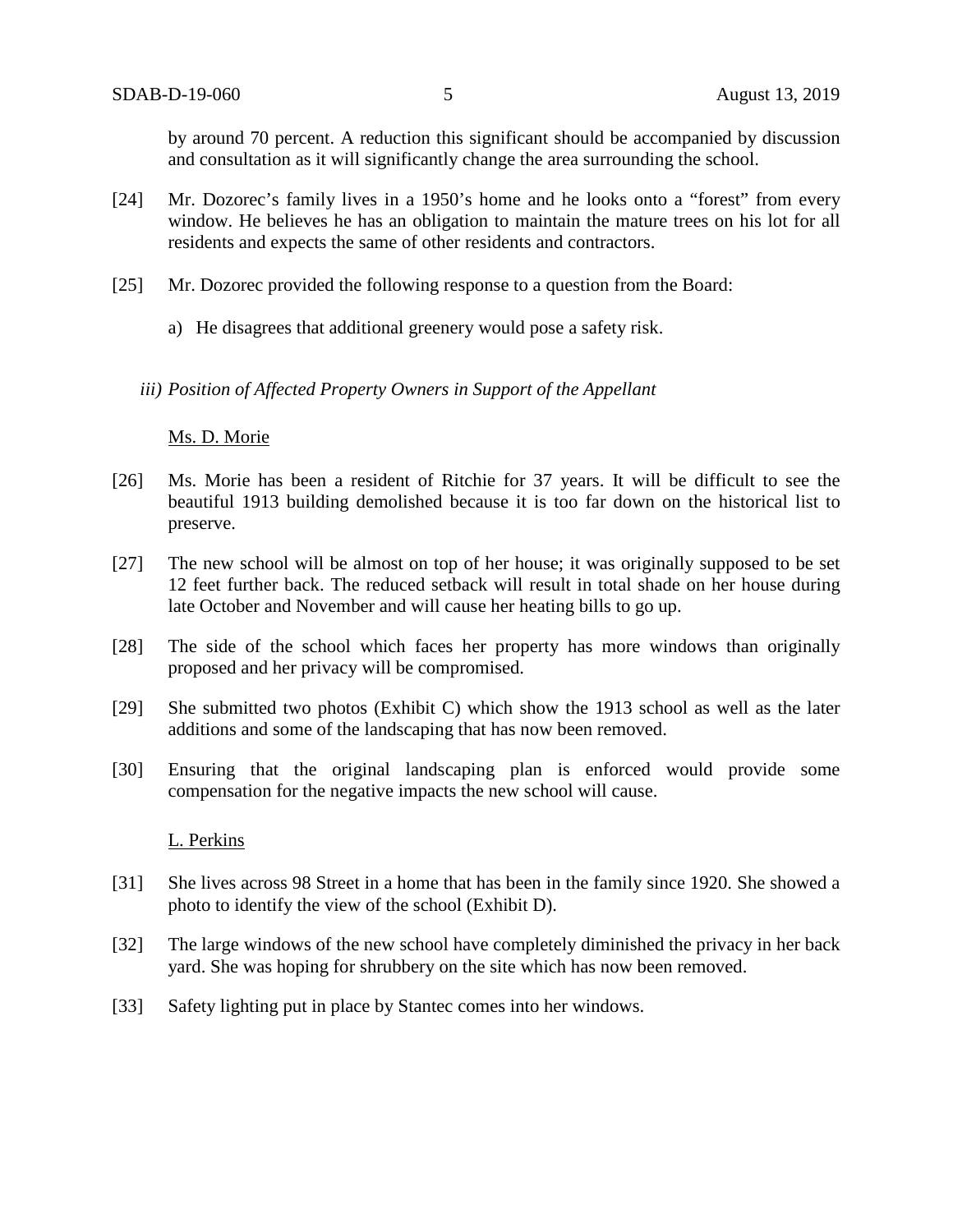- *iv) Position of the Development Officer, C. Li*
- [34] The Development Authority did not attend the hearing and the Board relied on Ms. Li's written submission.
	- *v) Position of the Respondent, Stantec Architecture*
- [35] J Ouellette, J. Mackay and H. Mapstone with Stantec and M. Labonte with the CSCN School Board appeared on behalf of the Respondent.
- [36] Mr. Ouellette explained that the original landscape design was based on the entire site. It was later determined that the actual area that needed to be landscaped was very different than the entire lot and only the building and parking lot areas needed to be landscaped. The revised landscaping plan exceeds the requirements if only the building pocket is taken into consideration.
- [37] The reduced landscaping plan was as a result of budget considerations and comparing this site with other Edmonton Public School sites which have significantly less landscaping than their original landscaping plan.
- [38] Other considerations taken into account which led to the landscape reduction were determining what was best for the students and the school and the CEPTED requirements (Crime Prevention Through Environmental Design). As per CEPTED, sightlines are critical and this led to reductions in perimeter plantings.
- [39] Long term maintenance requirements, which add costs, were also considered. The school is responsible for maintenance of the landscaping around the building and the parking lot and the remainder of the site is the responsibility of the City of Edmonton.
- [40] Unimpeded sightlines are especially important to staff when it comes to the supervision of children and neighbourhood safety.
- [41] The revised landscaping plan still creates a beautiful landscaped area which exceeds the minimum requirements and recognizes the values of the community.
- [42] The Respondents provided the following responses to questions from the Board:
	- a) The hearing was postponed several times to see if it was possible to re-design the parking lot as a way to compensate for the loss of trees. Such a re-design comes at a cost. Additional funding was denied by both the Provincial Government and the City. The Respondent is now in a position where they must proceed with the most recently approved plan.
	- b) The Respondents agreed that a plain reading of the Bylaw requires a variance to the proposed landscaping as the Bylaw refers to the entire site as opposed to only the building pocket. It is the understanding of Mr. Labonte that Edmonton Public and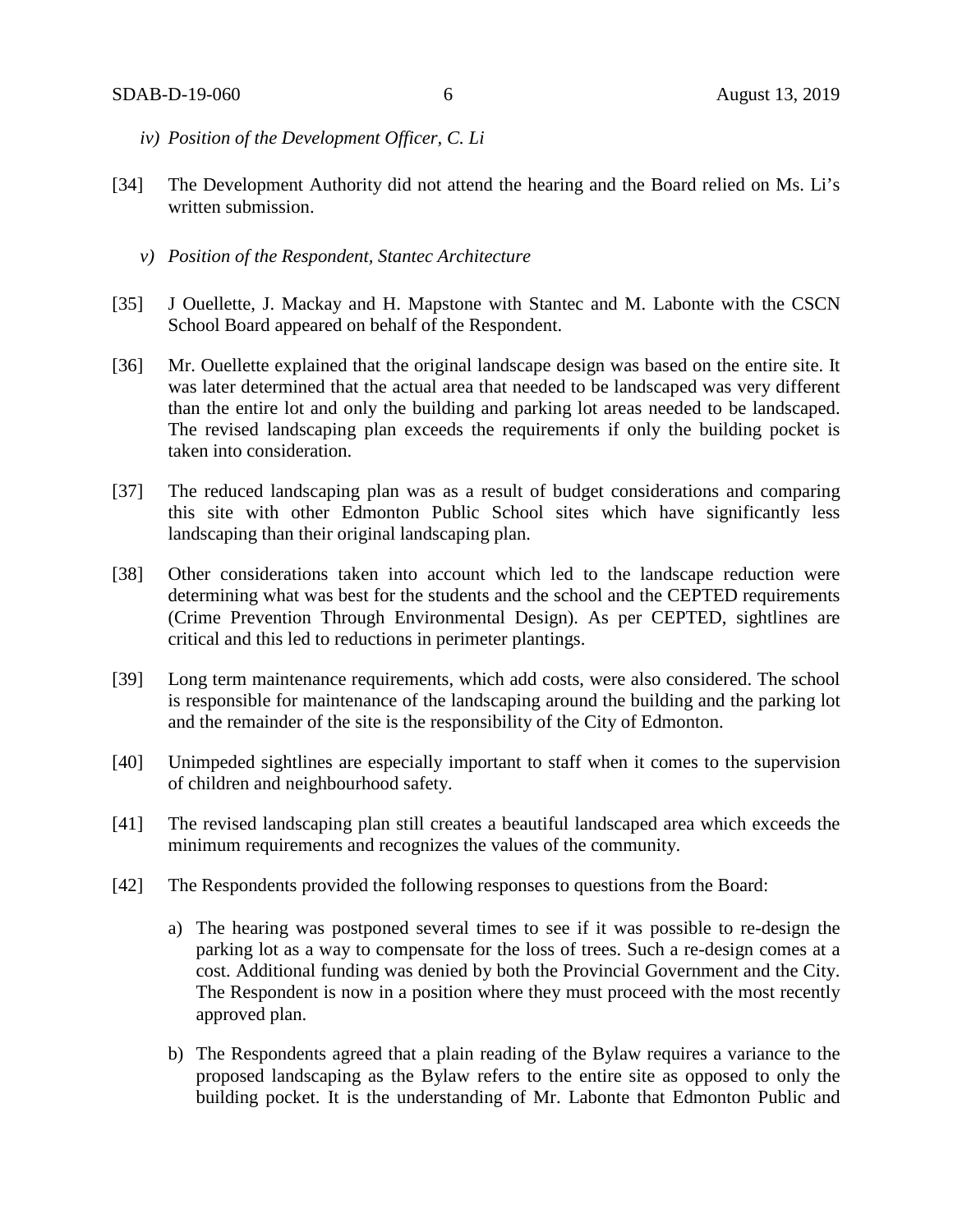Edmonton Catholic Schools must always apply for a variance when it comes to landscaping.

- c) Mill Creek School was recently developed nearby with similar landscaping as to what is proposed for the current site and is a beautiful addition to the neighbourhood.
- d) The overall school budget is used for education. The more shrubs and trees that are in place the harder they are to maintain. If the school cannot afford to maintain the landscaping properly it is a disservice to the community.
- e) It was determined that the original landscaping plan was in excess of what should have been there. The Respondents are concerned about the reduced visibility through the shrubs as they mature. Trees and shrubs along the soccer field would pose a risk in terms of sight lines.
- f) They agreed that the residents across the street previously viewed a playing field but are now looking at a building; however, there are mature boulevard trees on both sides of the street. The new school is a beautiful building that was designed to fit into the neighbourhood. The shrubs along the front of the building will remain.
- g) Exhibit E was used to point out which trees will be removed and which will remain. The Respondents moved the building around on the site to save as many trees as possible. A great attempt was made to save the elm tree previously mentioned but the proximity of the new building became a problem.
- h) They focused the landscaping on the building pocket and landscaped two sides of the building. They put the available money where it needed to be.
- *vi) Rebuttal of the Appellant*
- [43] Safety would have been considered at the time the original Development Permit was approved. Section 55.3 of the Bylaw was written expressly for educational buildings and schools and appropriate landscaping requirements would have been thought through.
- [44] Nowhere in the Bylaw does it mention that landscaping requirements only apply to the building footprint area. The Bylaw requires the site as a whole to be landscaped according to setbacks set out in that document. The Appellants oppose the fact that the Respondents are now using the building envelope as a way to calculate landscape requirements which makes it appear they are over-landscaping when in reality they are under landscaping. The arbitrary line drawn around the school is not supported by the Bylaw.
- [45] Allowing a line to be drawn around the building sets a bad precedent. It has already been argued by the Respondent that this precedent has been set at other schools. The Bylaw should be changed rather than granting a variance every time a school is built.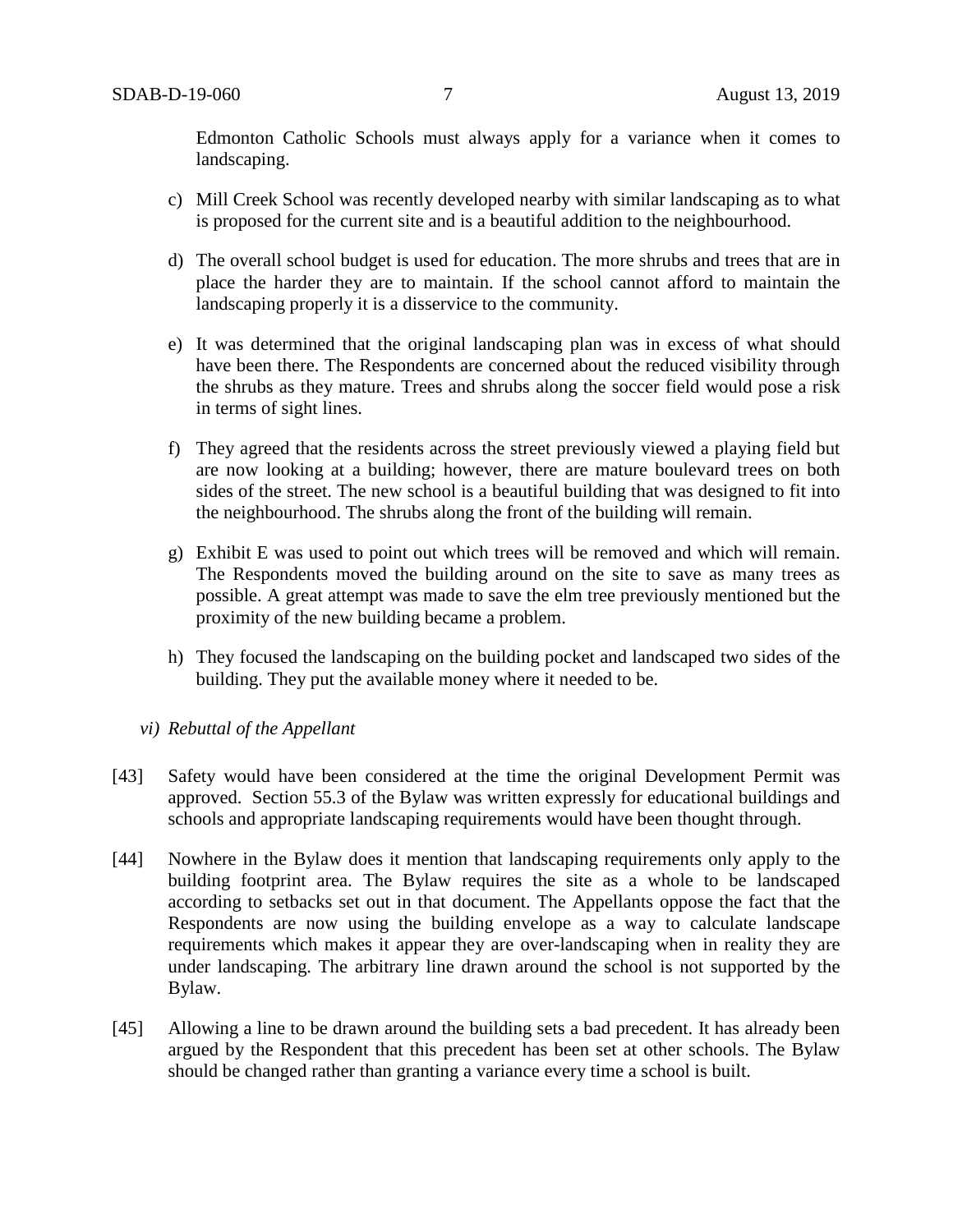- [46] This landscaping will represent a miniscule percentage of the overall budget (.004%) This is a much lower percentage than what is asked of owners of residential properties. The Bylaw should be upheld whether it applies to residents or larger developments.
- [47] Granting the variances does not reflect the goals of the City of Edmonton and flies in the face of the *Urban Forest Plan.* It is also not in line with the *Keep Ritchie Green* initiative.
- [48] The reduced landscaping will have a negative impact on the community. Tremendous initiative has been taken to protect the heavily treed Ritchie Park area with its rolling hills. Many residents have moved to Ritchie because of the strong ties to green areas and community members help to clean the Mill Creek Ravine.
- [49] The Appellants feel that allowing the reduced landscaping plan will interfere with the amenities of the neighbourhood and will negatively affect the use, enjoyment or value of their homes.

### **Decision**

[50] The appeal is DENIED and the decision of the Development Authority is CONFIRMED. The development is GRANTED as approved by the Development Officer with conditions and variances.

#### **Reasons for Decision**

- [51] The proposed development is to construct exterior alterations to a Public Education Services site (Landscaping revision of Ecole Joseph-Moreau Junior High School). Under Section 510.2(5) of the *Edmonton Zoning* Bylaw, a Public Education Service is a Permitted Use in the (US) Urban Services Zone.
- [52] This application was approved by the Development Officer with variances to the Landscaping requirements pursuant to Section 55 of the *Edmonton Zoning Bylaw.*
- [53] The Board acknowledges there was strong neighbourhood opposition to the proposed development which included fairly substantial landscaping reductions from what was initially proposed at subject site. Neighbourhood opposition included e-mail correspondence, written submissions, Community League participation and multiple attendees in person at the hearing. However safety is an issue on school sites and a balance must be struck between the presence of trees and the safety aspect.
- [54] The subject site is surrounded by existing mature boulevard trees on both sides of 98 Street and 75 Avenue which will not be removed due to the proposed development. These trees will provide shade and screening to the subject site and surrounding residential area.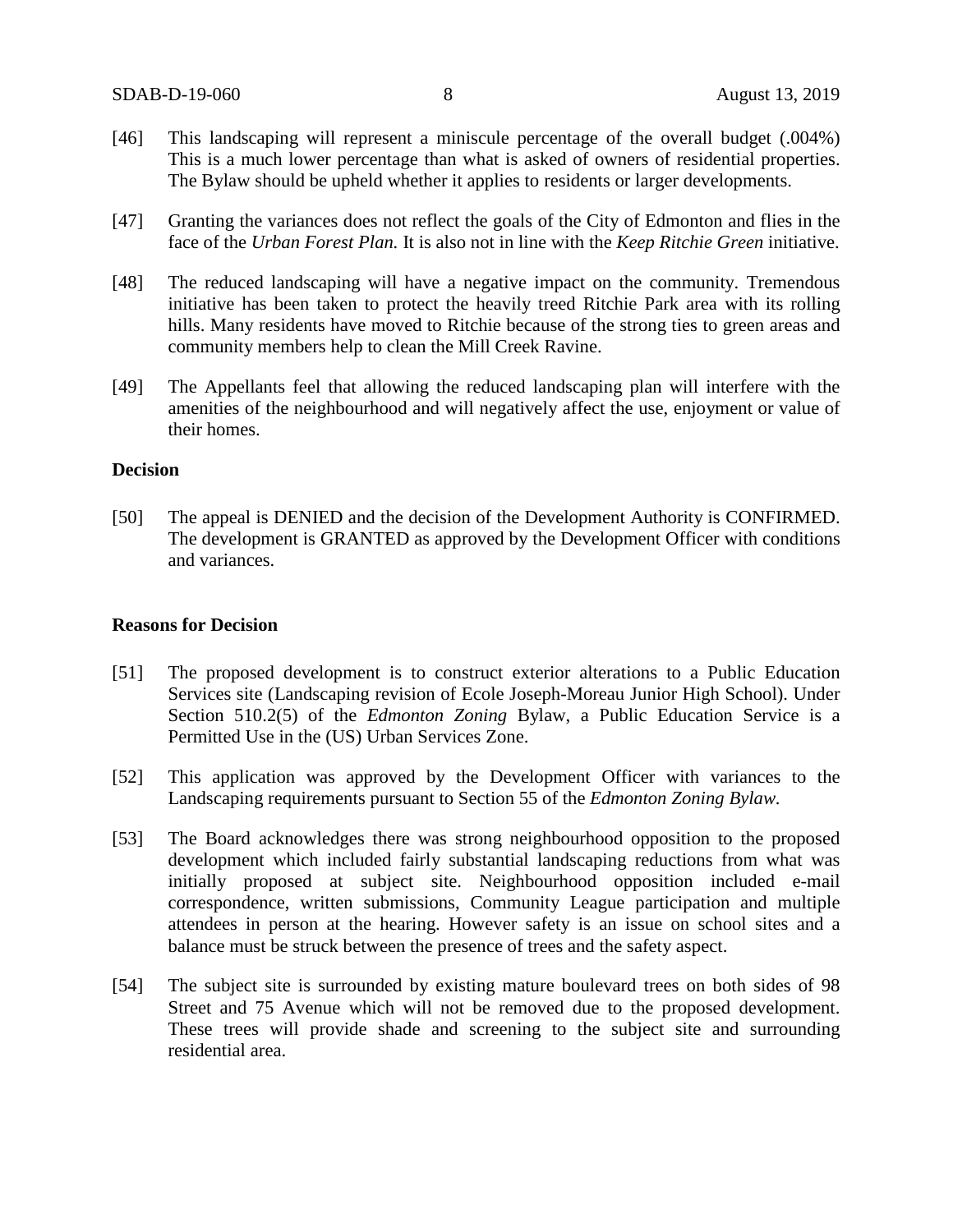- [55] The Respondents have designed planting and screening to minimize the impact on neighbouring properties. Also, as per the evidence submitted, existing vegetation was retained as much as possible and the proposed planting is more than what currently exists on the site.
- [56] The Board accepts the reasoning in the Development Officer's written submissions wherein she reduced the area used in the calculation of landscaping requirements based on the development boundary and due to fact that large tracts of land at this site cannot be landscaped, mainly the parking lot and the sports fields.
- [57] The Board also accepts the submissions of the Development Officer and the Respondent that the approved drawings have been vetted by the CEPTED guidelines. These guidelines ensure open sightlines of the school yard to enhance student safety and allow for teachers to provide supervision without being obscured by shrubbery or excessive tree canopy.
- [58] As noted by the Development Officer in her written submission, the proposed landscape revision had been circulated to Parkland Management, OpenSpace Planning and Design and Landscape Technician. No objections and concerns were received.
- [59] The Board specifically notes it has not accepted the submissions of the Respondents when it comes to budgetary or maintenance concerns. This decision was made solely on the basis of Section 687(3)(d) of the *Municipal Government Act* which governs the decision making of this Board.
- [60] For the foregoing reasons, the Board finds that the proposed development will not unduly interfere with the amenities of the neighbourhood nor materially interfere with or affect the use, enjoyment or value of neighbouring parcels of land as per Section 687(3)(d) of the *Municipal Government Act*.

Wington Titth

Winston Tuttle, Presiding Officer Subdivision and Development Appeal Board

Board Members in Attendance: Mr. R. Handa, Ms. G. Harris, Mr. R. Hachigian, Mr. J. Wall